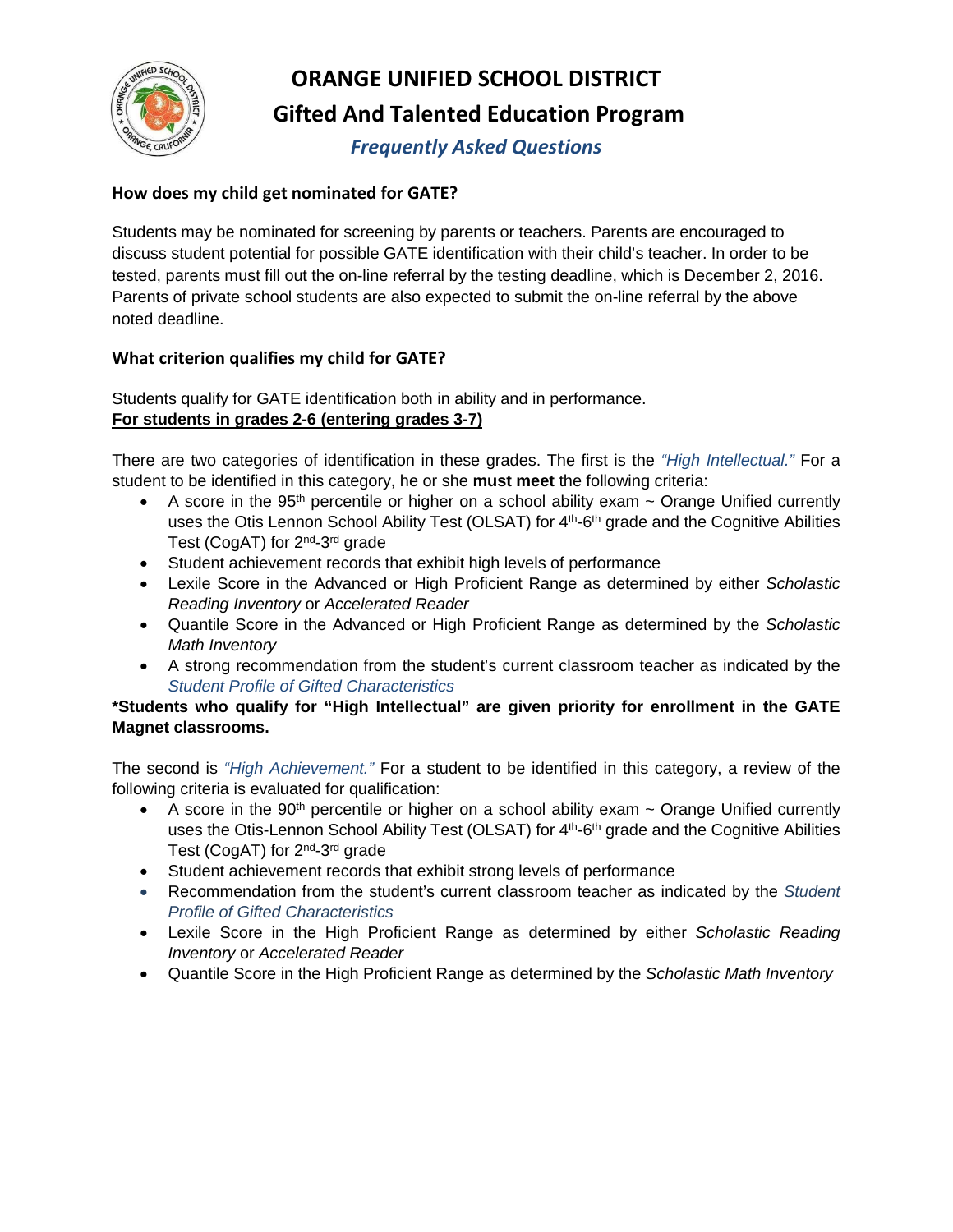# **TESTING**

#### **What is the timeline for GATE testing?**

Screening will start the week of January 30, 2017 and continue through March 03, 2017. Testing will take place at the school sites and the schedule will be posted on this website by mid-January. If a student should be ill during the designated testing time, make-ups will be arranged with the principal by the GATE office. The testing for private school students will be facilitated over two days: *Saturday, February 25, 2017* **and** *Saturday, March 04, 2017***.** Due to the length of the exam, 2nd and 3rd graders must attend **both** testing dates, while 4th-6th graders will be tested on *Saturday, March 04, 2017*. Testing will start at 9:00 a.m. at the district office. There is a \$25.00 testing fee, payable by cash or check, for all private school students. A reminder email will be sent out to all registered private school families in early January.

#### **How many tests will my child need to take?**

Students will take one ability test yet, the test for 2<sup>nd</sup> and 3<sup>rd</sup> graders consists of three parts, which is taken over three days. The  $4<sup>th</sup>$ -6<sup>th</sup> grade test is a timed test and consists of approximately 70 questions.

#### **What happens if my child does not meet GATE identification criteria?**

Students who do not meet the eligibility criteria may be re-evaluated in future grade levels.

#### **Is it possible to see my child's results after the test?**

Test scores will be mailed to the parents from the curriculum office by the end of April. These are percentile scores and have been normed on a national scale.

#### **What kind of test is the GATE identification test?**

Orange Unified School District uses national normed cognitive abilities tests to assess the verbal and nonverbal reasoning potential. The reasoning potential is strongly related to school success. However, this is a not a test for which a student can study.

To assess reasoning potential, the test uses tasks such as detecting likeness and differences, recalling words and numbers, defining words, following directions, classifying, establishing sequence, solving arithmetic problems, and completing analogies. This is done because these tasks have been shown to be a valid measure of an individual's ability to reason logically.

#### **What are the differences between Ability Tests and Achievement Tests?**

An Ability test is a test of general reasoning skills, which is the type of test used for identifying gifted students. An Achievement test is a test of developed skill or knowledge, such as the former California Standards Tests (CST's) and Benchmarks or those used in classrooms to check progress.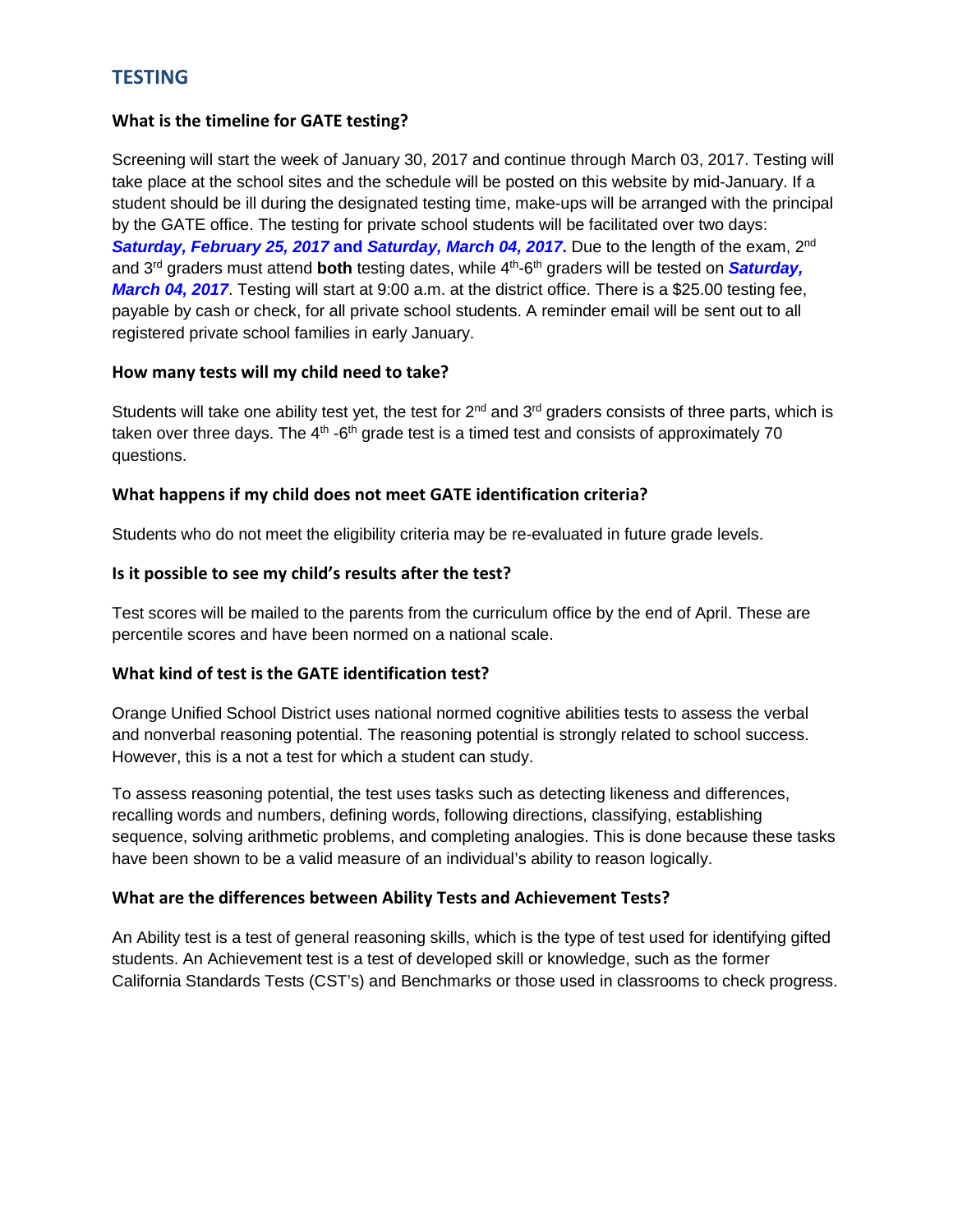## **IDENTIFICATION**

#### **Does my child lose identification if he/she does not attend a GATE Magnet school?**

Once a child has been identified for GATE, they will keep the identification even if they do not choose to attend a GATE Magnet school. The majority of our students do not attend a Magnet school.

# **If my child was identified in another school district or state or by a private licensed psychologist, does he/she automatically qualify for the GATE Program in Orange Unified School District?**

GATE is not a mandated program in California. Therefore, each district develops its own criteria for evaluation. For a student who has been identified as a GATE student in another California public school district, a record of the school ability test results must be sent to the GATE Office to be reviewed by the Administrative Director of Curriculum and Instruction prior to enrollment. Students are expected to meet the same rigorous criteria noted above. Orange USD **does not** accept out of state GATE identification of students or results from a private clinical or licensed educational psychologist.

## **Will my elementary school child need to be re-tested upon entering middle school? High school?**

No, once a child is identified, the identification remains valid through grade 12. All traditional OUSD high schools have Honors and Advanced Placement classes open to all students. Eighth grade students who were not previously GATE identified and apply to high school Honors courses will be accepted according to academic performance and standardized achievement tests in eighth grade. Depending on space available at each high school site, GATE identification is not required for acceptance into Honors and advanced level high school classes.

## **PLACEMENT**

# **If my child is offered a seat in one of the GATE Magnet Schools, which school would he/she attend?**

#### **Crescent [Elementary](http://www.orangeusd.org/schools/elementary/crescent/index.asp)**

5001 Gerda Drive. Anaheim, CA 92807 Principal: Randi Leach *Feeder Schools*: Anaheim Hills, Canyon Rim, Crescent, Imperial, Running Springs

#### **La Veta [Elementary](http://www.orangeusd.org/schools/elementary/la_veta/index.asp)**

2800 East La Veta Avenue. Orange, CA 92869 Principal: Lydia Roach *Feeder Schools:* Chapman Hills, Esplanade, Jordan, La Veta, Linda Vista, Panorama, Prospect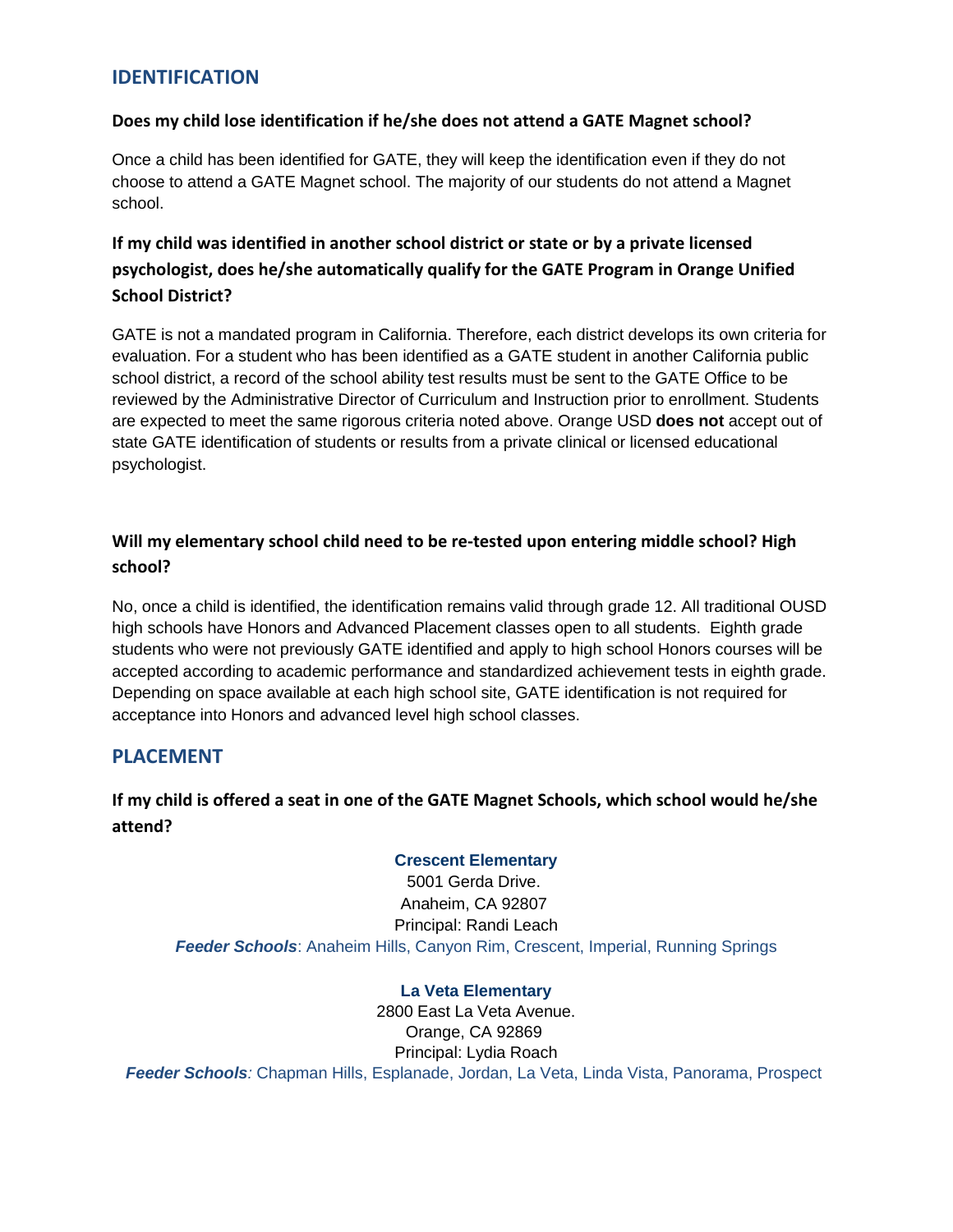#### **Nohl Canyon [Elementary](http://www.orangeusd.org/schools/elementary/nohlcanyon/index.asp)**

4100 Nohl Canyon Road Anaheim, CA 92807 Principal: Amy Hitt *Feeder Schools:* Fletcher, Nohl Canyon, Olive, Serrano, Taft, Villa Park

#### **Palmyra [Elementary](http://www.orangeusd.org/schools/elementary/palmyra/index.asp)**

1325 E. Palmyra Ave. Orange, CA 92869 Principal: Brenna Godsey *Feeder Schools:* California, Cambridge, Fairhaven, Handy, Lampson, Palmyra, Sycamore, West Orange

**\*Please Note that GATE identified students are not given priority at any of the above noted Magnet programs on the basis of the Magnet being their home school. Students are placed in each of the Magnets based on their SAI score/percentile ranking.** 

#### **Can my child be waitlisted for another GATE magnet school if we don't want to go to our designated magnet school?**

Yes. However, all feeder school students will be placed there before openings are offered to waitlisted students.

#### **If my child is offered a space in the GATE Magnet and declines it, will he/she have an opportunity for a space in future years?**

Yes, if space in the Magnet is available. If there is no space, students will be placed at the bottom of the waitlist despite their percentile ranking. This allows for equity and access for all GATE identified students. It is imperative that families understand that there are waitlists for most Magnet programs thus, the decision on accepting a Magnet placement when offered is critical.

#### **Is transportation provided by the district for my child to the GATE Magnet school site?**

No, parents are responsible for providing transportation to and from the GATE school location.

#### **Can siblings of GATE identified students attend the same school site?**

Siblings of GATE identified students may enroll in the same school site as long as space is available. Parents will need to work with the school principal on placement.

#### **Will my child have the opportunity to visit the GATE magnet school?**

Qualified students and their parents will receive an invitation to the GATE orientation at their designated GATE magnet school with their acceptance letter. The letter will denote if the student has secured a seat in the classroom or has been waitlisted. Please note that some wait list parents do not feel that it is in the best interest for their child to attend the orientation, as they may be disappointed if they do not secure a place in the GATE Program. So we ask that families use their best judgment.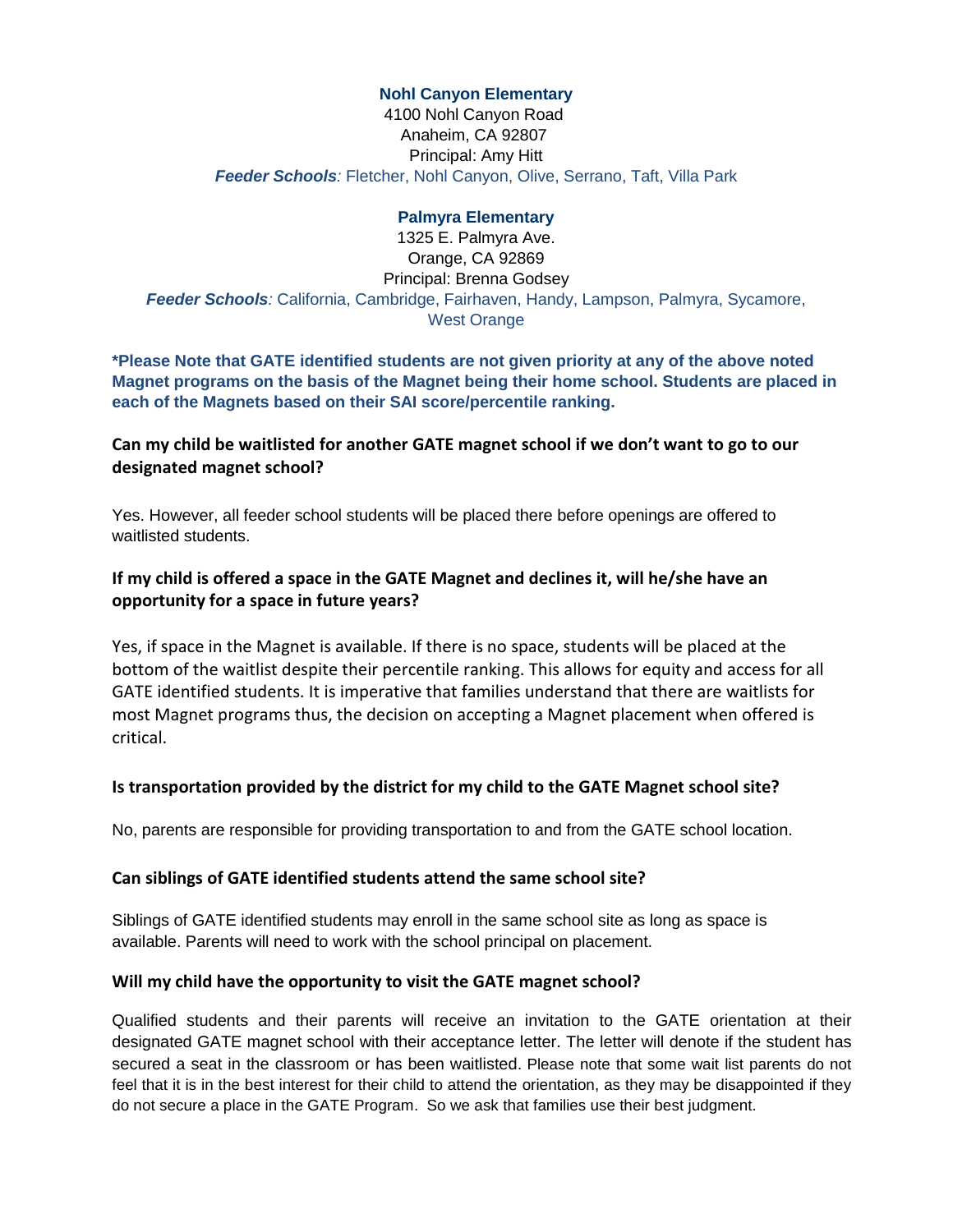## **What happens if my child qualifies for the GATE program but is waitlisted because the class if full?**

The vast majority of GATE Identified students in grades 3-6 are served in "cluster" groups within the general education classroom. Students receive grade-level appropriate differentiated instruction where elements of acceleration, complexity, depth, and novelty are infused into the core curriculum where applicable. Teachers across OUSD have been participating in professional development aimed at meeting the needs of the advanced learner.

#### **How do you decide who gets into the GATE classes and who is waitlisted?**

In a situation where there are more qualified GATE students than openings in a GATE Magnet class, priority goes to students in order of their Student Ability Index (SAI) score/percentile. Students with a higher SAI score will be placed first.

# **INSTRUCTION**

#### **How is a GATE class different than a general education class?**

In GATE classrooms, instruction is differentiated. Differentiation does not mean more of the same work. Rather, it is an extension of the core curriculum. Four popular ways to accomplish this differentiation are acceleration, adding depth, increasing complexity, and providing opportunities for novelty. While the same district adopted textbooks are used, additional materials are incorporated to enhance the curriculum. Instructional decisions are made by the classroom teacher based on the needs of the students in the class.

#### **What if we want our GATE identified student to stay at their home school?**

Students identified as GATE may decide to remain in attendance at their home school. In fact, a large majority of identified GATE students do remain at their home schools due to the caliber of instruction that is provided. Every attempt is made to cluster GATE students together by grade level at their home school. Differentiation of instruction is facilitated to meet the needs of each GATE student within the clustered classroom.

#### **Do GATE Magnet students stay in the same classroom all day?**

Each GATE teacher is a specialist in a certain content area (i.e. Math, Science, Social Studies) and the students in  $4<sup>th</sup>$ ,  $5<sup>th</sup>$ , and  $6<sup>th</sup>$  grade rotate between GATE teachers for these subjects.  $3<sup>rd</sup>$  grade GATE is self-contained.

## **Are the GATE Magnet students isolated or do they get to associate with other general education students?**

GATE students are not isolated and share the same recess and lunch times as general education students. They also attend the same field trips and assemblies as their grade level peers.